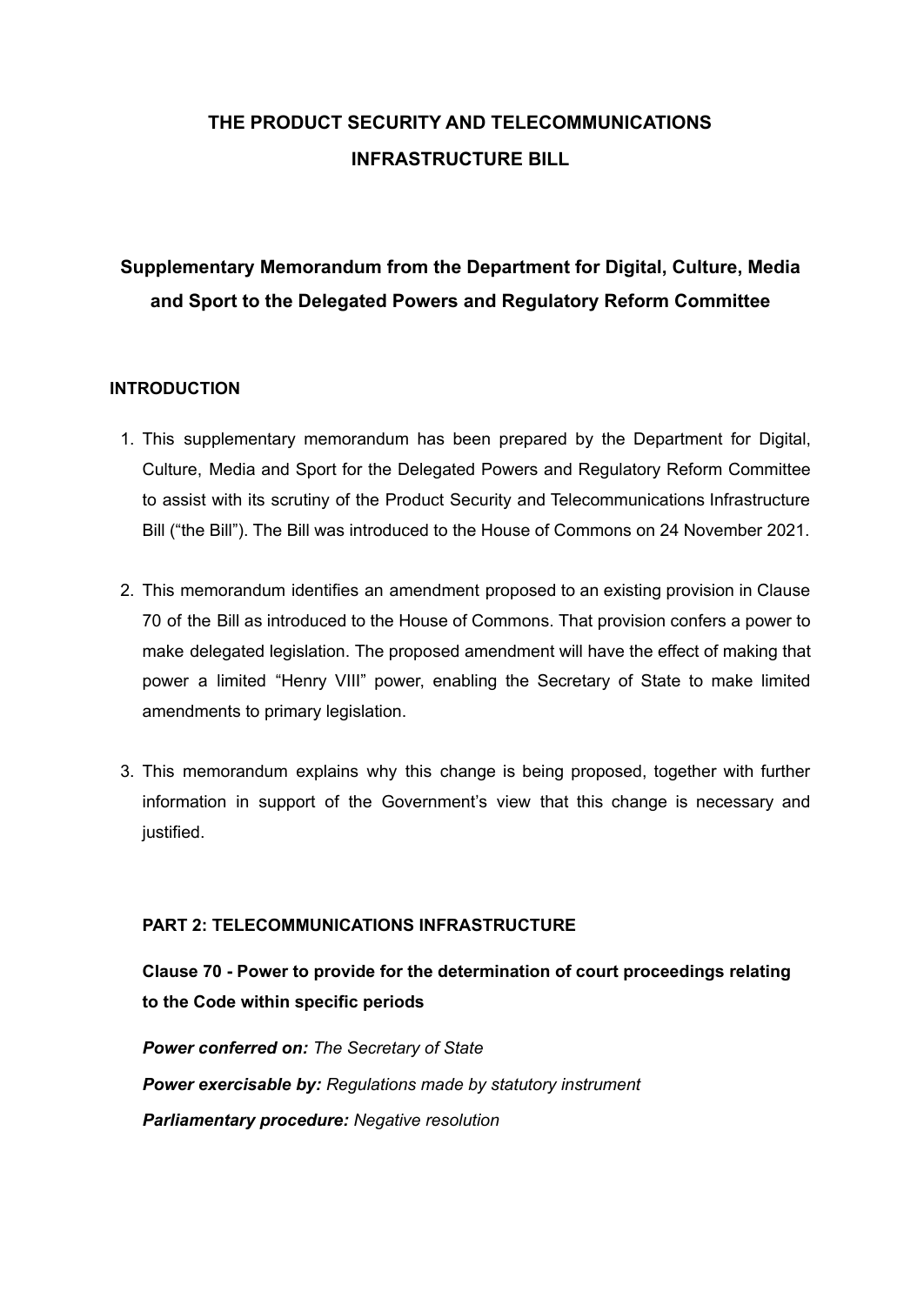#### Context and Purpose of the power

- 4. As set out in the Department's original memorandum relating to the Bill<sup>1</sup> ("the original memorandum"), clause 70 inserts a new section 119A into the Communications Act 2003. This new section confers a power on the Secretary of State to make regulations requiring any proceedings issued in connection with a dispute concerning the Code to be determined within a specified time period. Any such regulations must specify the type of proceedings to which any time limits apply.
- 5. The new section 119A(3) expressly provides that regulations made under this power may in particular amend or revoke provision made by the Electronic Communications and Wireless Telegraphy Regulations 2011<sup>2</sup> ("the 2011 Regulations"). Those Regulations already require that certain types of dispute arising under the Electronic Communications Code ("the Code") must be determined by a court within a six month period.
- 6. As set out in the original memorandum, such provision is necessary to provide flexibility for the future; it may be that there is no need for the current time limit to be retained at all, in which case the power conferred by the new section 119A could be used by the Secretary of State to remove it by way of amendment to the 2011 Regulations. Alternatively, if the Secretary of State considered that new or different time limits should be put in place, this power could be used to achieve this, amending the 2011 Regulations as might be necessary.

### Justification for the amendment to the power

7. As identified above, a future exercise of the power conferred by the new section 119A could necessitate the amendment or revocation of the 2011 Regulations. More specifically, this could involve amendment or revocation of regulation 3, which provides for the existing six month time period within which certain types of dispute must currently be resolved.

 $1$  See page 58 of the original memorandum as published on 24 November 2021 and available at <https://bills.parliament.uk/publications/43918/documents/1027>.

 $2$  S.I. 2011/1210.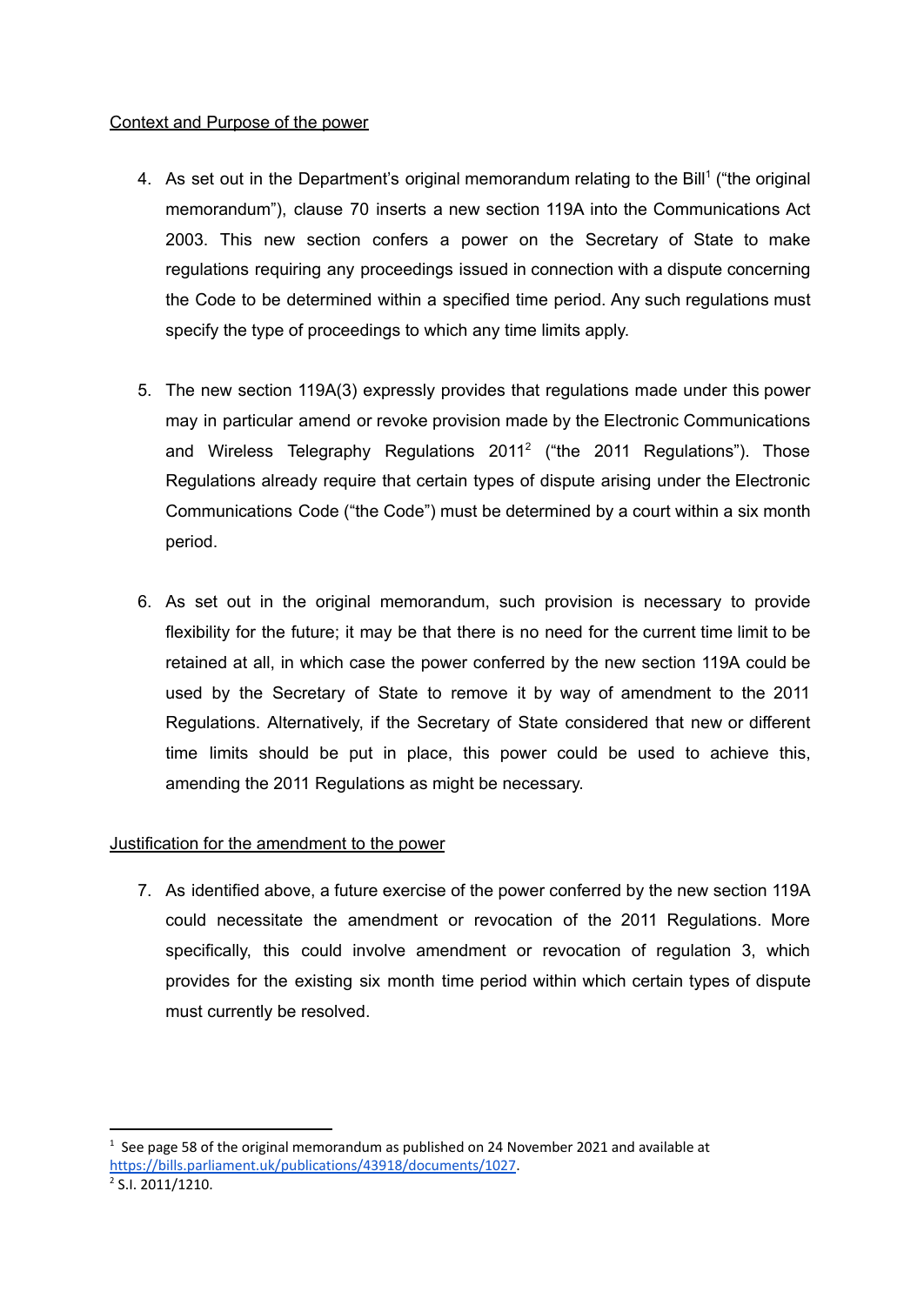- 8. However, we have identified that the 2011 Regulations not only made substantive provision to this effect at regulation 3, but also inserted "signposts" to that regulation in a number of other pieces of legislation, namely:
	- a. paragraph 2A of Schedule 3 to the New Roads and Street Works Act 1991;
	- b. section 107(1A) of the Communications Act 2003;
	- c. paragraph 97 of Schedule 3A to the Communications Act 2003;
	- d. section 69(5A) of the Marine and Coastal Access Act 2009;
	- e. section 27(6A) of the Marine (Scotland) Act 2010;
- 9. These signposts, set out in the Schedule to the 2011 Regulations, are not operative legal provisions; they simply flag the existence of the regulation 3 time limit to the reader in other legislative provisions where that time limit could be relevant.
- 10. By way of an example of the sort of provision made by these signposts, paragraph 2A of Schedule 3 to the New Roads and Street Works Act 1991 states:

*[Regulation](https://uk.westlaw.com/Document/I4CF7ECC07B8811E08170E75F7B3710C4/View/FullText.html?originationContext=document&transitionType=DocumentItem&ppcid=fa0906f21fd34236979355b149b06621&contextData=(sc.DocLink)) 3 of the Electronic [Communications](https://uk.westlaw.com/Document/I469651A07B8811E08E1A953909F27989/View/FullText.html?originationContext=document&transitionType=DocumentItem&ppcid=fa0906f21fd34236979355b149b06621&contextData=(sc.DocLink)) and Wireless Telegraphy Regulations [2011](https://uk.westlaw.com/Document/I469651A07B8811E08E1A953909F27989/View/FullText.html?originationContext=document&transitionType=DocumentItem&ppcid=fa0906f21fd34236979355b149b06621&contextData=(sc.DocLink)) makes provision about the time within which certain applications for the granting of rights to install facilities must be determined.*

11. The 2011 Regulations implemented the Citizen's Rights<sup>3</sup> and Better Regulation<sup>4</sup> Directives, which amended the European Framework on Electronic Communications<sup>5</sup> . As such, the 2011 Regulations were able to insert such signposts into other legislation, including primary legislation, because they were made in exercise of the

<sup>&</sup>lt;sup>3</sup> Directive 2009/136/EC of the European Parliament and of the Council of 9 November 2009 amending Directive 2002/22/EC on universal service and users' rights relating to electronic communications networks and services, Directive 2002/58/EC concerning the processing of personal data and the protection of privacy in the electronic communications sector and Regulation (EC) No 2006/2004 on cooperation between national authorities responsible for the enforcement of consumer protection laws.

<sup>4</sup> 2 Directive 2009/140/EC of the European Parliament and of the Council of 25 November 2009 amending Directives 2002/21/EC on a common regulatory framework for electronic communications networks and services, 2002/19/EC on access to, and interconnection of, electronic communications networks and associated facilities, and 2002/20/EC on the authorisation of electronic communications networks and services.

<sup>5</sup> The European Framework was made up of the Framework Directive, the Authorisation Directive, the Access Directive, the Universal Service Directive and the "E-Privacy" Directive.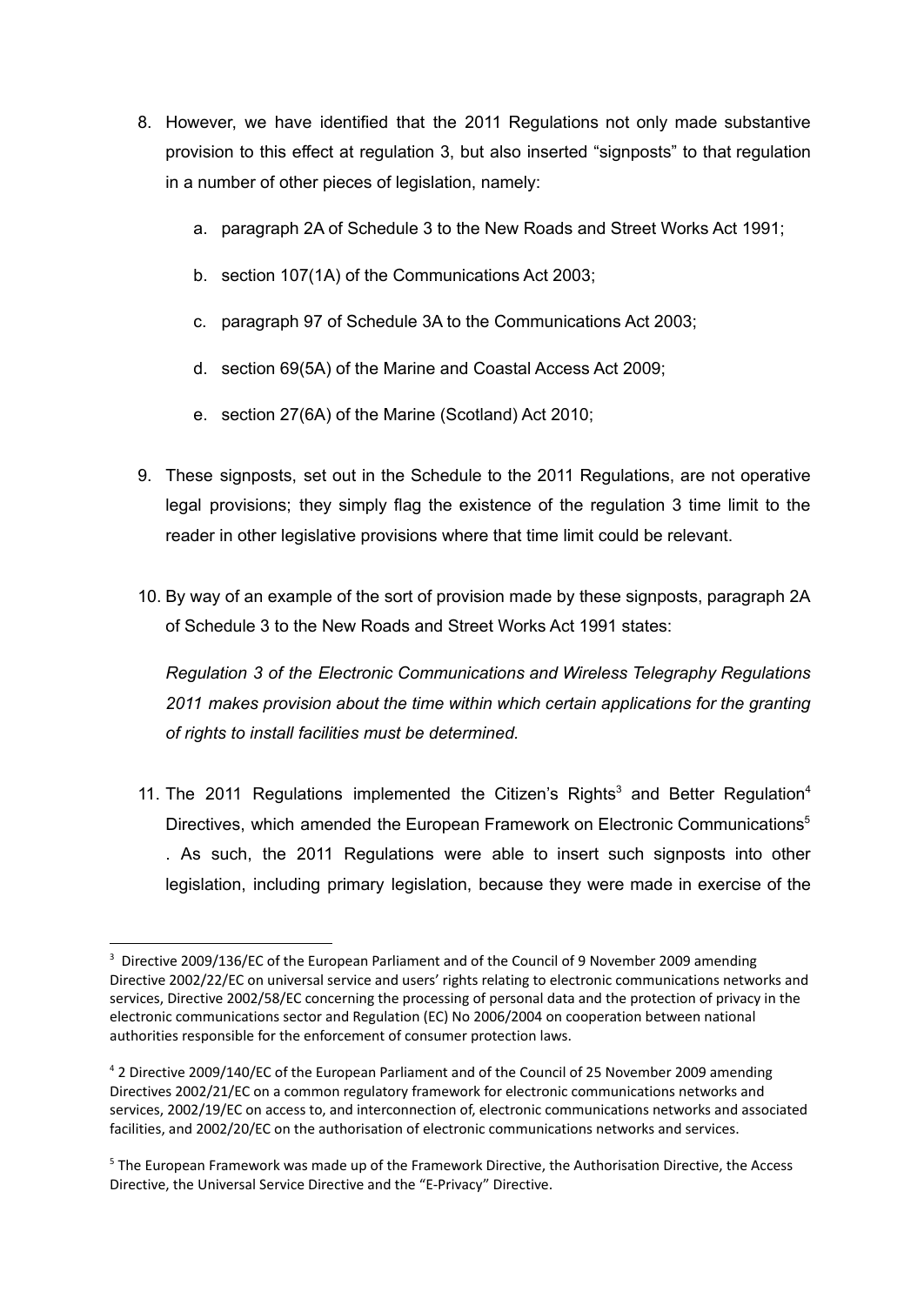power conferred by section 2(2) of the European Communities Act 1972 which, subject to Schedule 2 of that Act, permitted provision to be made as might be made by Act of Parliament.

- 12. However those signposts could become problematic in the future if regulation 3 of the 2011 Regulations were to be amended or revoked by the Secretary of State in exercising the power conferred by the new section 119A. The signposts could become otiose and result in confusion for the reader if, for example, they pointed to a regulation that has in fact been revoked.
- 13. The Government considers it would be appropriate for the Secretary of State to have flexibility, in the future, to address this issue should it arise. Doing so necessitates the taking of a Henry VIII power, as we would directly need to amend the legislative provisions listed at paragraph 8 above and the power under which the 2011 Regulations were originally made is no longer available. However, as per the drafting of the proposed amendment, this would be an extremely limited Henry VIII power, specifying the provisions in respect of which it can be exercised.
- 14. This provides an appropriate route through which the issue identified above can be addressed, if it arises. The "amendable" provisions as specified in the drafting for the new provision are, as above, merely signposts without substantive legal effect. They were themselves inserted by secondary legislation. In the Government's view, it would not be appropriate to confer a power (as provided for in the new section 119A, as per clause 70 of the Bill) to amend the 2011 Regulations and then risk a number of confusing and unhelpful signposts remaining in legislation. At the same time, it would be a disproportionate use of Parliamentary time to require separate primary legislation in order to deal with those signposts. A very limited power such as that set out in the proposed amendment is an effective way of addressing this issue and an appropriate instance of Parliament delegating legislative powers to a Minister of the Crown.
- 15. It would not be feasible to include provision in the Bill itself to directly revoke or amend the signposts identified above since, at this stage, it is not known what approach may be taken to regulation 3 of the 2011 Regulations in the future. It may be that the regulation is retained, or is otherwise amended in such a way that the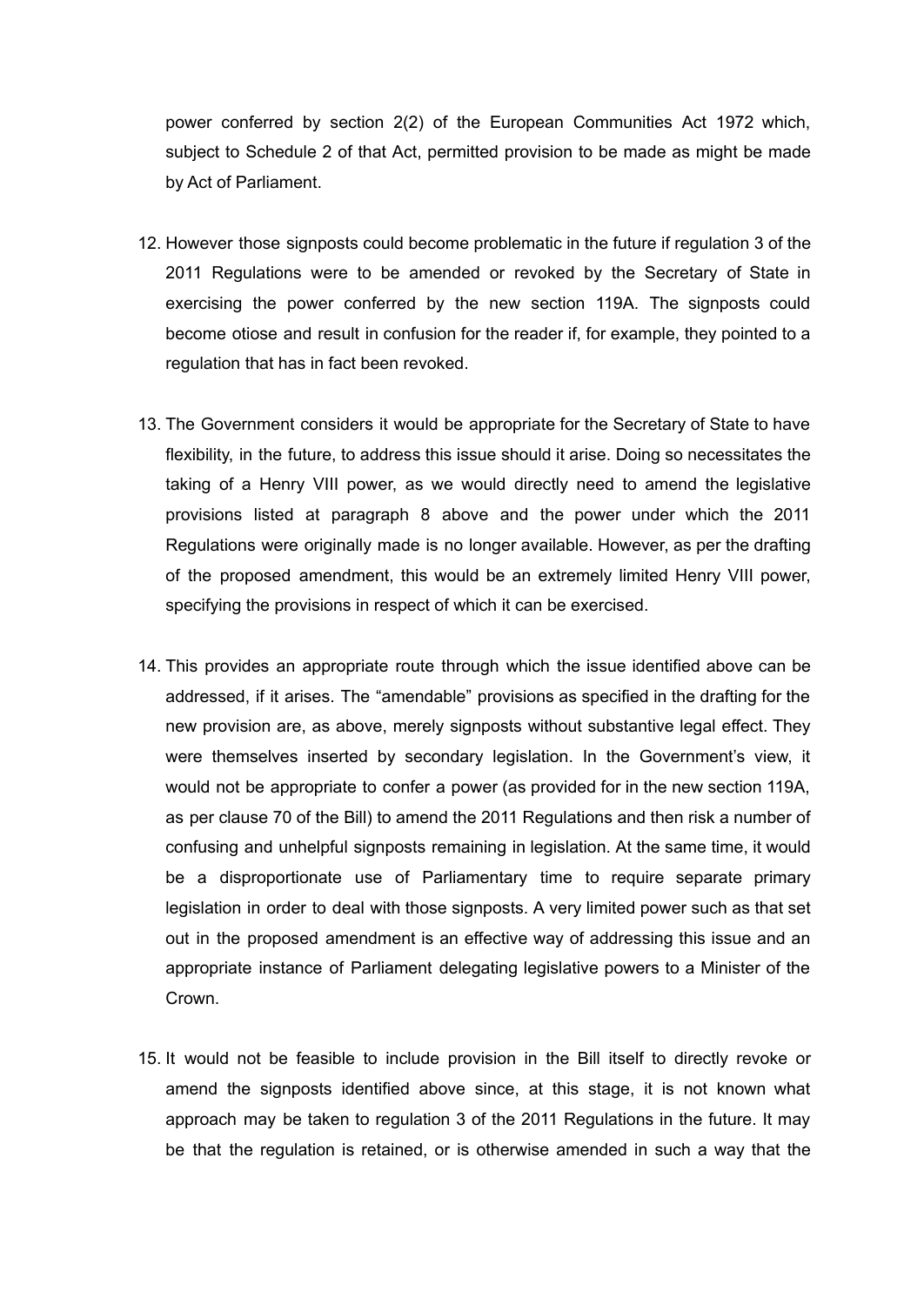signposts continue to operate effectively and so the need to amend the signposts does not arise. Alternatively, as explained above, amendment or revocation to the signposts may be required to avoid confusing cross-references appearing in the statute book. Taking this limited Henry VIII power provides the flexibility to respond to whatever approach is taken in the future.

#### Justification for the procedure selected

- 16. As set out at paragraph 172 of the original memorandum to the Committee, regulations made under clause 70 will be subject to the negative resolution procedure. This amendment makes no change to that approach.
- 17. Notwithstanding the proposed amendment, and the conferring of a limited Henry VIII power on the Secretary of State, the Government considers the negative resolution procedure to afford an appropriate level of Parliamentary scrutiny of regulations made under the new section 119A as inserted into the Communications Act 2003 by clause 70.
- 18. The Government recognises that, as per paragraph 7 of the latest version of the Committee's guidance $6$ , there is a presumption that the affirmative procedure will apply in respect of a Henry VIII power. However, as that guidance also recognises, the appropriate level of parliamentary scrutiny for such powers will not be the affirmative procedure in all cases. In light of the limited nature of the power and the minor and technical effect it would have if exercised, the Government considers that applying the usual presumption in this particular case would result in a disproportionate approach; it would not be a good use of Parliamentary time for two separate debates to be held simply as a result of the Secretary of State making regulations to amend or revoke otiose signposts. Indeed, the Committee will note that the 2011 Regulations, which inserted these signposts in the first place, were themselves subject to the negative resolution procedure. Further, and in any event, the negative procedure would still provide an opportunity for Parliamentary scrutiny of any regulations made using this power.

<sup>6</sup> "Guidance for Departments on the role and [requirements](https://committees.parliament.uk/publications/8225/documents/84262/default/) of the Committee" (November 2021)